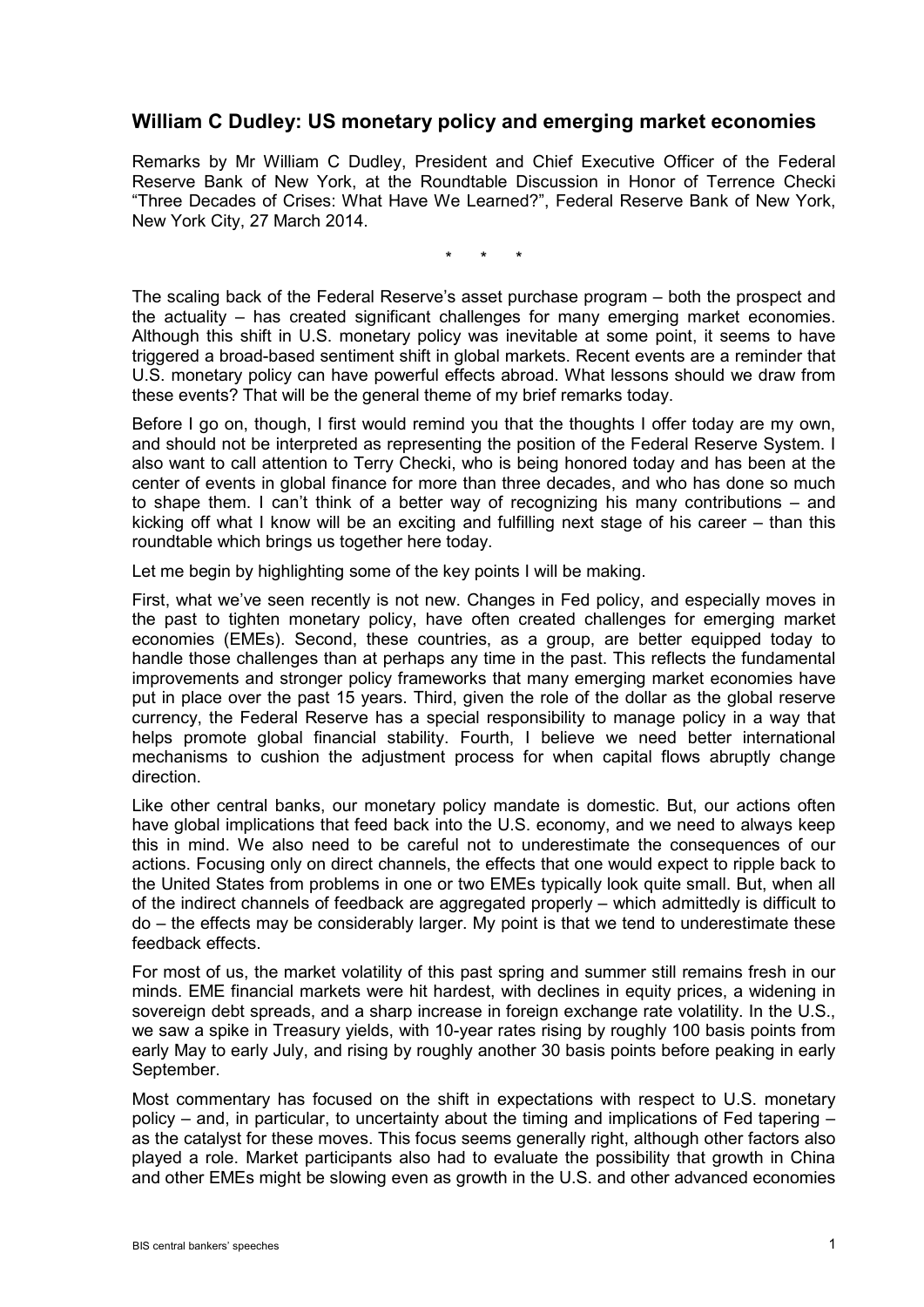was picking up. The subsequent market movements as investors withdrew funds from EME investments were an abrupt shock for EMEs generally, especially after the long earlier period of abundant liquidity and ample inflows.

From one perspective, the unconventional nature of recent U.S. monetary policy adds little that is fundamentally new to the challenges now facing EMEs. These policies simply represent a way of easing, driven by our coming up against the zero lower bound. Central bankers have managed differences across countries in cyclical positions and policy stances many times in the past. But, from another perspective, we have less experience operating with unconventional monetary policy and this creates more potential uncertainties. This puts a premium on continued dialogue among central bankers, between central bankers and the market, and keen listening skills on our part. In my view, the fact that our large scale asset purchase programs affect the size of term risk premia globally is important. This set of monetary policies affects financial asset prices in a different way compared to changes in short-term interest rates, and we should be humble about what we claim about understanding the importance of this distinction.

For the period ahead, it seems likely that markets will remain focused on vulnerabilities they might have ignored a year ago. The greater premium on strong fundamentals, policy coherence and predictability will likely remain. There will be no one right answer in managing the trade-offs that come with the changed environment, and adjustment will sometimes be difficult. Moreover, we will undoubtedly experience further bumps in the road. The renewed volatility we saw in January is proof enough of that. Yet, I think we can remain generally optimistic on the outlook so long as market participants continue to appropriately discriminate across countries, rather than treating EMEs as a homogenous group.

Furthermore, many EMEs generally appear better equipped today to handle the Fed's prospective exit from its exceptional policy accommodation than they were in past tightening cycles. This reflects the fundamental reforms these EMEs have put in place over the past 15 years, as well as the hard lessons learned from past periods of market stress. Among the positives are:

- The absence of the type of fixed exchange rate peg regimes that often were undermined violently in the past during periods of stress;
- Improved debt service ratios and generally moderate external debt levels;
- Larger foreign exchange reserve liquidity cushions;
- Clearer and more coherent monetary policy frameworks, supporting what are now generally low to moderate inflation rates;
- Generally improved fiscal discipline; and
- Better capitalized banking systems, supported by strengthened regulatory and supervisory frameworks.

Of course progress has not been uniform across EMEs and more work remains to strengthen institutional structures further in some countries. In particular, vulnerabilities have built up recently in several important EMEs. Still, the fundamental improvements I've cited leave many EMEs better positioned than in the past to weather those times in the cycle when the external environment turns from welcoming to wary.

The impact that changes in Fed policy can have beyond our borders has led to calls for us to do more to internalize those impacts, or even that policymaking be internationally coordinated. As I've already noted, Fed policies have significant effects internationally, given the central place of U.S. markets in the global financial system and the dollar's status as the leading global reserve currency. In pursuing our policy responsibilities, we seek to conduct policy transparently and based on clear principles. We are mindful of the global effects of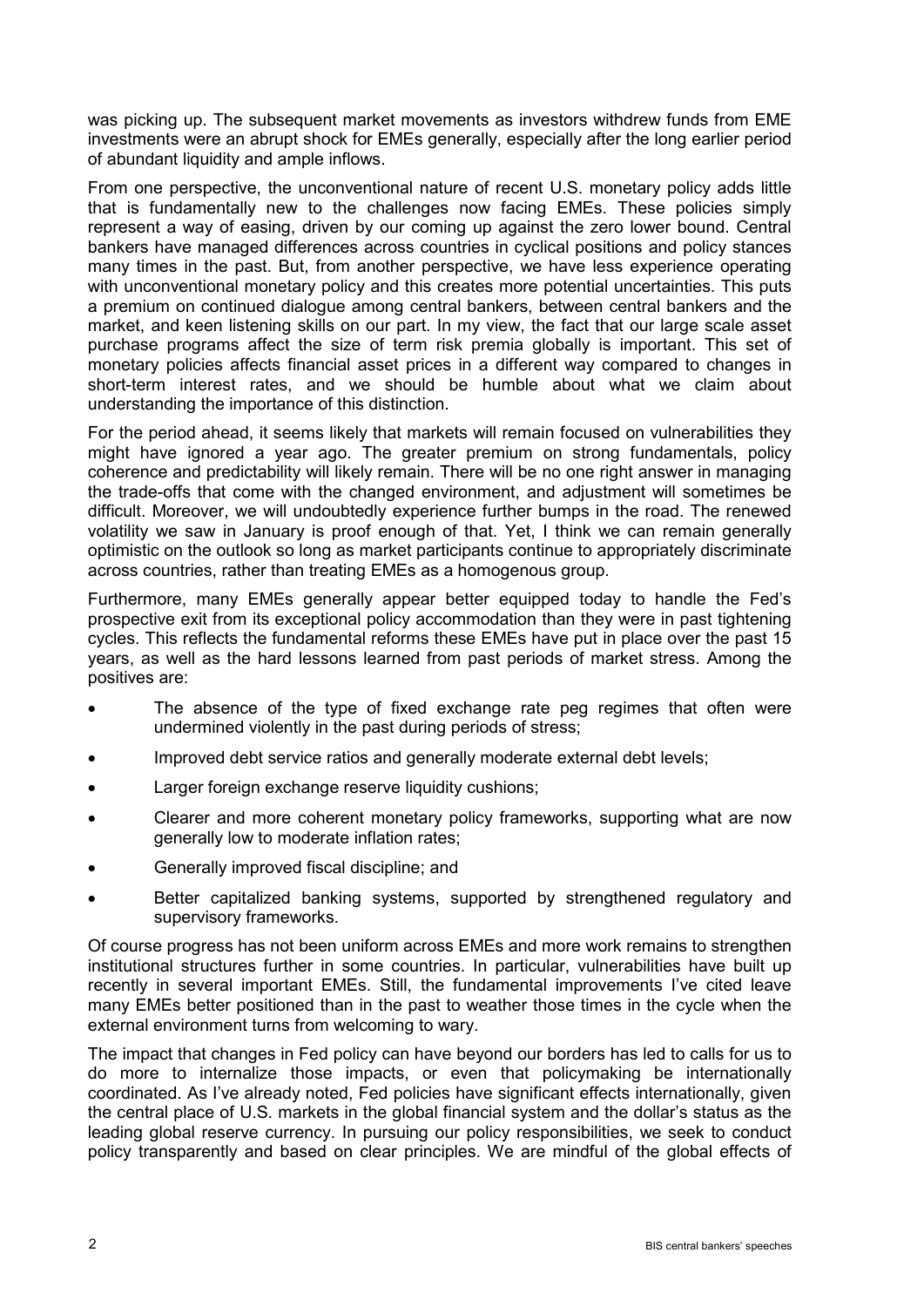Fed policy. Promoting growth and stability in the U.S., I believe, is the most important contribution we can make to growth and stability worldwide.

There is, of course, the argument that Fed policy has been too accommodative for too long, creating risks for financial stability worldwide. Here, I think, it's important to consider carefully the counterfactual. Would countries beyond our borders really have been better off with a weaker U.S. economy? The fundamental issue is whether U.S. monetary policy has helped support our dual objectives of stable prices and maximum sustainable growth and whether this is consistent with a healthy global economy.

Moreover, it is far from clear that explicitly coordinated policy would produce better outcomes for the global economy generally, or the EMEs specifically. Central banks have challenges enough in tailoring policies to their domestic circumstances. I believe that it would be taking on too much to attempt to collectively fashion policy in reference to global conditions. Moreover, our last system of explicit coordination – the system of fixed exchange rates under Bretton Woods – broke down for a reason. Monetary policy meant to suit everybody is likely in the end to suit nobody. Similar considerations underlie the widespread move in the emerging world away from fixed exchange rate regimes. Policymakers worldwide have learned that a framework capable of responding in a disciplined but flexible manner to changing domestic conditions works best over the long run.

While explicit coordination looks neither feasible nor desirable, there is more that central banks in general, and the Fed in particular, could do to be better global stewards. One thing recent events demonstrate is the importance of effective Fed communication. It is clear in retrospect that our attempts last spring to provide guidance about the potential timing and pace of tapering confused market participants. In particular, markets seemed to conflate tapering with monetary policy tightening and raised their expected paths for policy rates. Lately, we seem to have done better: markets now seem to understand that policy rates will likely remain exceptionally low for a considerable period of time even after tapering is completed.

As you know, we've taken a number of steps in recent years to increase transparency and improve our communications. This includes regular press conferences following Federal Open Market Committee (FOMC) meetings by the Fed chair; the publishing of growth and inflation forecasts of FOMC participants; and a concerted attempt to lay out the guideposts that the FOMC will look at to assess progress toward our mandate. This last element, of course, goes along with our move to explicit forward guidance, as part of our efforts to provide stimulus at the zero lower bound. We are, though, still learning how to more effectively communicate, especially given our new and expanded set of policy instruments.

A second area in which we can and must do better is safeguarding financial stability. Simply put, we failed to act either early enough or decisively enough to stem the credit excesses that spawned the financial crisis and the Great Recession. The United States was not alone in this, but given our position in the global financial system, we especially should have done better. We've taken important steps, reflecting both new legislative mandates and a broader effort to rethink our regulatory and supervisory framework. Systemically important banking organizations must now hold amounts of capital and liquidity that are better aligned with their risk profiles, compensation schemes for these institutions will be more focused on rewarding long-term results and the official sector is making progress in solving the too-big-to-fail dilemma.

All of this remains very much a work in progress. But, these efforts should help us to avoid repeating the mistakes of the recent past, and to take a more proactive stance toward mitigating potential future vulnerabilities. Of course, we at the Fed are not alone here. Since the recent financial crisis, central banks worldwide have been engaged in a broad rethinking of how better to fulfill their mandates.

I also think there is another area we need to work on, an area where very little has been done to date. We need to collectively devise a better international mechanism for facilitating